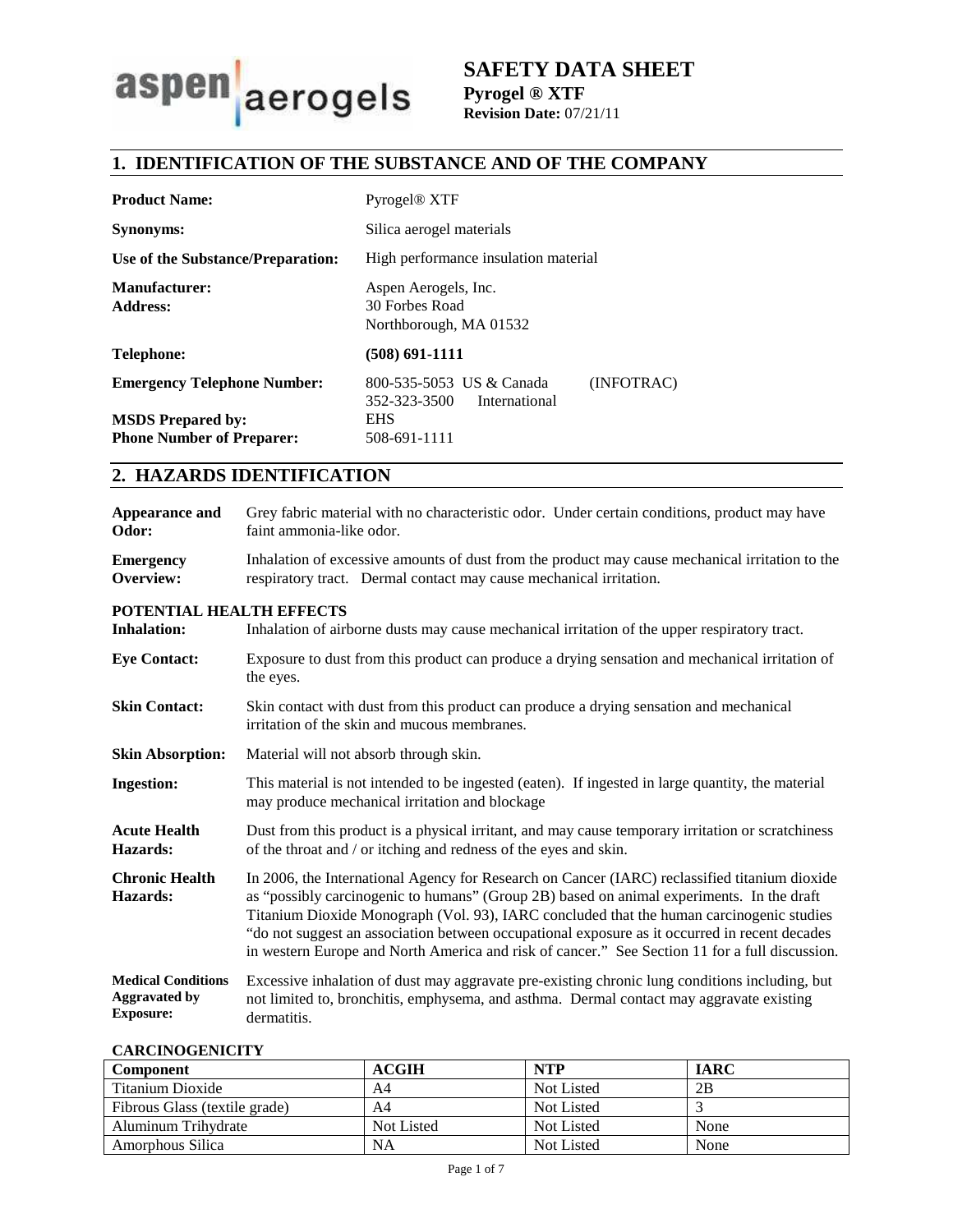

**SECTION 2 NOTES:** This product is composed of synthetic amorphous silica dioxide, often referred to as silica gel or amorphous precipitated silica. Amorphous silica should not to be confused with crystalline silica. Epidemiological studies indicate low potential for adverse health effects from exposure to amorphous silica.

## **3. COMPOSITION/INFORMATION ON INGREDIENTS**

| Ingredient                       | <b>CAS Number</b> | Percent   | <b>EINECS Number</b> | <b>EU Classification</b> |
|----------------------------------|-------------------|-----------|----------------------|--------------------------|
| Methylsilylated Silica           | 68909-20-6        | $40 - 55$ | 272-697-1            | None                     |
| Synthetic vitreous fibers        | NA                | $40 - 50$ | Not Assigned         | None                     |
| Titanium Dioxide                 | 1317-80-2         | $4-6$     | 236-675-5            | None                     |
| Aluminum Trihydrate              | 21645-51-2        | $0 - 5$   | 244-492-7            | None                     |
| Magnesium Hydroxide              | 1309-42-8         | $0 - 5$   | $215 - 170 - 3$      | None                     |
| Proprietary Pigment <sup>a</sup> | NA                | $<$ 1     | <b>NA</b>            | None                     |

a Product contains <1% of a proprietary pigment whose elemental components include iron and manganese.

### **4. FIRST AID MEASURES**

| <b>Eve Contact:</b>  | Immediately wash with large amounts of water for at least 15 minutes, occasionally lifting lids.<br>If irritation occurs and persists, get medical treatment.                                                                         |
|----------------------|---------------------------------------------------------------------------------------------------------------------------------------------------------------------------------------------------------------------------------------|
| <b>Skin Contact:</b> | Wash skin thoroughly with soap and water until clean. The soap will act as a surfactant to<br>remove the material. Remove contaminated clothing and shoes. Wash clothing before reuse.<br>Obtain medical attention if symptoms occur. |
| <b>Ingestion:</b>    | Material will pass through the body normally. Obtain medical attention if symptoms occur.                                                                                                                                             |
| Inhalation:          | Remove to fresh air. Drink water to clear throat and blow noise to remove dust. Obtain<br>medical attention if ill effects persist.                                                                                                   |

### **5. FIRE-FIGHTING MEASURES**

### **5.1 FLAMMABILITY PROPERTIES**

| Flammable                                        | N <sub>0</sub> |
|--------------------------------------------------|----------------|
| Auto ignition Temperature                        | Not Applicable |
| <b>Flash Point</b>                               | Not Applicable |
| Flammability Limits: (Lower Explosive Limit)     | Not Applicable |
| Flammability Limits: (Upper Explosive Limit)     | Not Applicable |
| Explosion Data – Sensitivity to impact           | Not sensitive  |
| Explosion Data - Sensitivity to static discharge | Not sensitive  |

### **5.2 EXTINGUISHING MEDIA:**

Use media suitable for surrounding fire and that are appropriate to the surrounding environment; normal fog nozzle water application and/or exclusion of air is typically suitable for extinguishing this product in blanket form.

### **5.3 PROTECTION FOR FIRE FIGHTERS**

| <b>Special Fire Fighting Procedures:</b>                             | Normal fire fighting procedures should be followed to avoid inhalation of smoke<br>and gases produced by a fire.                                                |
|----------------------------------------------------------------------|-----------------------------------------------------------------------------------------------------------------------------------------------------------------|
| <b>Unusual Fire and Explosion</b><br>Hazards:                        | Product is a super-insulation material. Rolls of material can retain heat within<br>internal layers and re-ignite combustible materials if heat is not removed. |
| <b>Hazardous Decomposition and/or</b><br><b>Combustion Products:</b> | Primary combustion products are carbon monoxide and carbon dioxide. Other                                                                                       |
|                                                                      |                                                                                                                                                                 |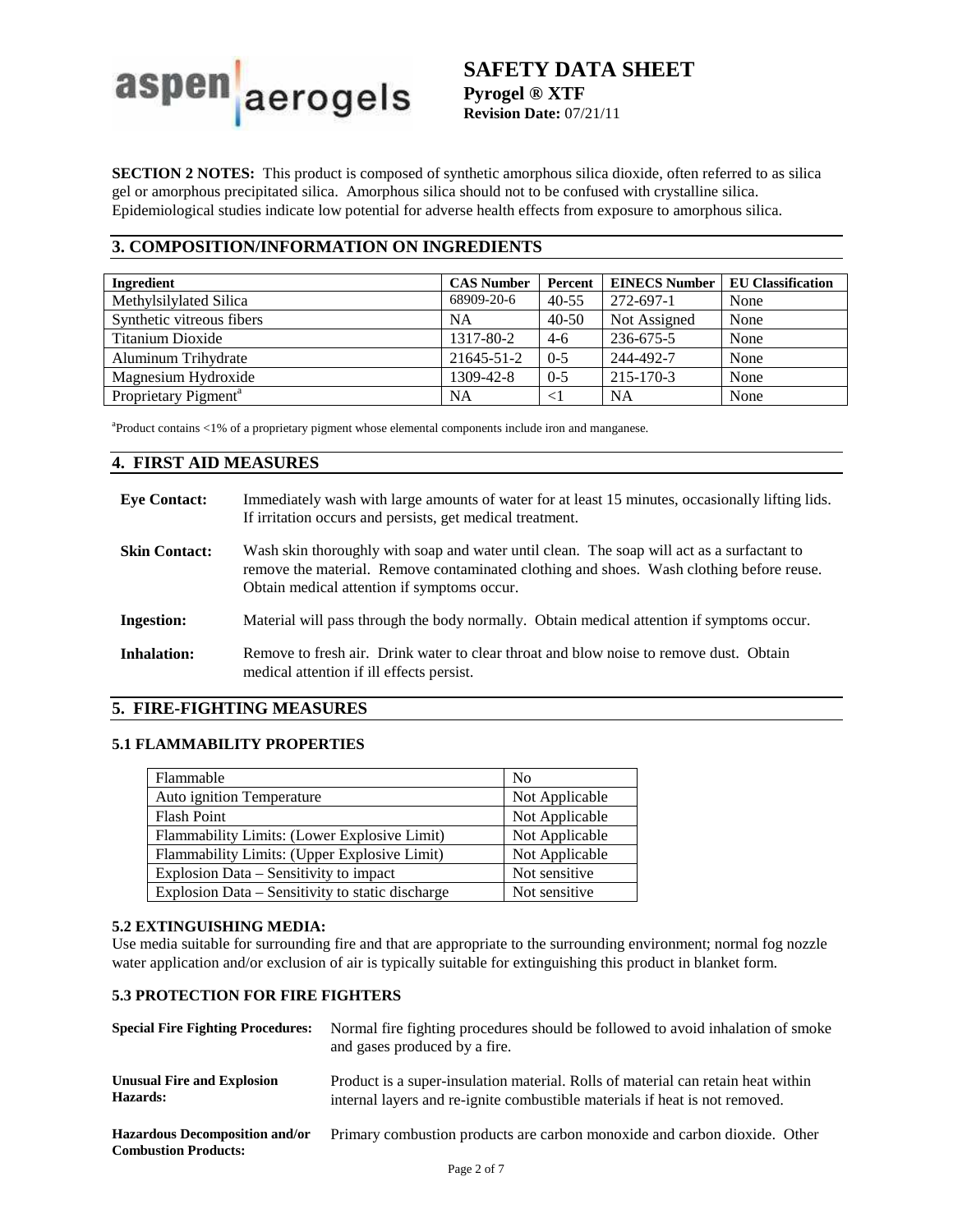aspen aerogels

# **SAFETY DATA SHEET Pyrogel ® XTF Revision Date:** 07/21/11

undetermined products could be released in small quantities.

## **6. ACCIDENTAL RELEASE MEASURES**

| <b>Personal Precautions:</b>      | Minimize dust generation. Ensure adequate ventilation. Use personal protective<br>equipment as necessary.           |
|-----------------------------------|---------------------------------------------------------------------------------------------------------------------|
| <b>Environmental Precautions:</b> | Material is not soluble. Do not flush into surface water or sanitary sewer system.                                  |
| <b>Methods for Cleaning Up:</b>   | Contain and collect released material for proper disposal. Dry vacuuming is the<br>preferred method of cleaning up. |

### **7. HANDLING AND STORAGE**

- **Handling** Aerogel blankets will generate dust when handled. Workplace exposure to all dusts should be controlled with standard industrial hygiene practices. Dry vacuuming is the preferred method for cleaning up dust. Because aerogel dust is hydrophobic, water is not effective as a dust control agent.
- **Storage** Aerogel blankets should be kept in their packaging until they are ready to be used. Unpack the material in the work area. This will help to minimize the area where dust exposure may occur. Trimmed material and scrap should be promptly packed in disposal bags.

# **8. EXPOSURE CONTROLS/PERSONAL PROTECTION**

### **8.1 Exposure Limit Values**

There are no exposure limits identified for the main product component, classified as synthetic amorphous silica. Exposure limits for synthetic amorphous silica are based on silica (CAS No. 7631-86-9).

| <b>CAS Number</b> | <b>Component Name</b> | <b>Exposure Limits</b>           |                                                                               |
|-------------------|-----------------------|----------------------------------|-------------------------------------------------------------------------------|
| 7631-86-9         | Silica, Amorphous     | Germany TRGS 900                 | $4 \text{ mg/m}^3$ (inhalable fraction)                                       |
|                   |                       | UK WEL                           | 6 mg/m <sup>3</sup> (total inhalable fraction)                                |
|                   |                       |                                  | 2.4 mg/m <sup>3</sup> (respirable fraction)                                   |
|                   |                       | US OSHA PEL (TWA) <sup>a</sup> : | $15 \text{ mg/m}^3$ (total dust)                                              |
|                   |                       | US ACGIH <sup>b</sup>            | 5 mg/m <sup>3</sup> (respirable fraction)<br>$10 \text{ mg/m}^3$ (inhalable)  |
|                   |                       |                                  | $3$ mg/m <sup>3</sup> (respirable)                                            |
|                   |                       |                                  |                                                                               |
| 1317-80-2         | Titanium Dioxide      | Germany TRGS 900                 | $1.5 \text{ mg/m}^3$ (respirable dust)                                        |
|                   |                       | UK WEL                           | $10 \text{ mg/m}^3$ (total inhalable fraction)                                |
|                   |                       |                                  | $4 \text{ mg/m}^3$ (respirable fraction)                                      |
|                   |                       | US OSHA PEL (TWA):               | $10 \text{ mg/m}^3$ (total dust)<br>5 mg/m <sup>3</sup> (respirable fraction) |
|                   |                       | US ACGIH:                        | $10 \text{ mg/m}^3$ (total dust)                                              |
|                   |                       |                                  |                                                                               |
| 21645-51-2        | Aluminum Trihydrate   | US OSHA PEL (TWA) <sup>a</sup> : | 15 mg/m <sup>3</sup> (total dust)                                             |
|                   |                       |                                  | 5 mg/m <sup>3</sup> (respirable fraction)                                     |
|                   |                       | US ACGIH <sup>b</sup>            | $10 \text{ mg/m}^3$ (inhalable)                                               |
|                   |                       |                                  | $3$ mg/m <sup>3</sup> (respirable)                                            |
| <b>NA</b>         | Continuous filament   | <b>US ACGIH</b>                  | $1.0$ fibers/cc <sup>c</sup>                                                  |
|                   | glass fibers          |                                  | $5 \text{ mg/m}^3$ (inhalable)                                                |
|                   |                       | <b>US OSHA</b>                   | $10 \text{ mg/m}^3$ (total dust)                                              |
|                   |                       |                                  | 5 mg/m <sup>3</sup> (respirable fraction)                                     |

<sup>a</sup> The US OSHA standard for amorphous silica is:  $(80 \text{ mg/m}^3)/(96 \text{SiO2})$ . The NIOSH Sampling Method 7501 for Amorphous Silica calculates the %SiO2 based on the percentage of crystalline silica in the sample. Because the percentage of crystalline silica in aerogel is 0%, the

particulate limit applies. b US ACGIH based on Particles Not Otherwise Specified (PNOS)

<sup>c</sup> Respirable fibers: length >5 µm; aspect ratio  $\geq$ 3:1, as determined by the membrane filter method at 400–450X magnification (4-mm objective), using phase-contrast illumination. US NIOSlengthµm, width <3 µm diameter and length:width ratios ≥3.

### **8.2 Exposure Control**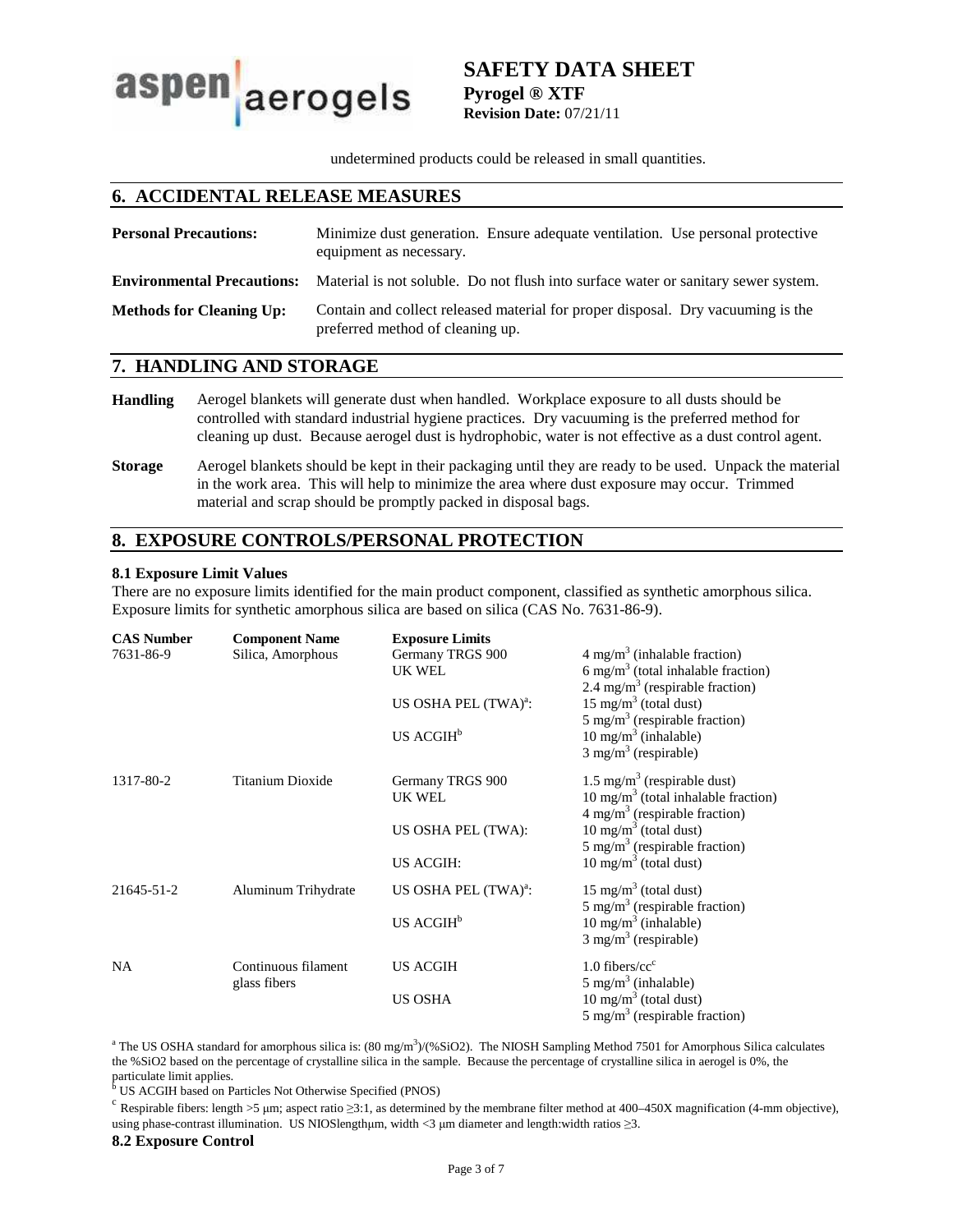

| <b>Ventilation:</b>                      | Local exhaust in accordance with general industrial hygiene practices is recommended to<br>control dust.                                                                                                                                                                                                                                                                 |
|------------------------------------------|--------------------------------------------------------------------------------------------------------------------------------------------------------------------------------------------------------------------------------------------------------------------------------------------------------------------------------------------------------------------------|
| <b>Respiratory Protection:</b>           | A properly fitted, NIOSH or CE approved respirator should be worn when ventilation is<br>unavailable or inadequate to maintain airborne concentrations below applicable<br>occupational exposure limits. A respiratory protection program that meets applicable<br>local regulations should be implemented whenever workplace conditions warrant use of<br>a respirator. |
| <b>Hand Protection</b>                   | Silica aerogels are hydrophobic (repel water) and may cause drying and irritation of the<br>skin, eyes, and mucous membranes. For this reason, nitrile, latex, or other impermeable<br>gloves should be worn when handling aerogel blankets.                                                                                                                             |
| <b>Eye Protection:</b>                   | Safety glasses. Chemical goggles could be worn to provide greater protection from dust.                                                                                                                                                                                                                                                                                  |
| <b>Skin Protection:</b>                  | Long-sleeved, long-legged work clothes are also advised. Disposable coveralls should<br>be considered to minimize skin exposure and track out of aerogel dusts into adjacent<br>areas.                                                                                                                                                                                   |
| <b>Work Hygienic</b><br><b>Practices</b> | Keep materials packaged until just prior to use. Die cut in preference to rotary or other<br>cutting methods. Dry vacuum with proper filtration preferred to sweeping. Wash<br>thoroughly after using the product. Wash clothing if dust conditions present. Wash<br>hands before eating or drinking.                                                                    |

# **9. PHYSICAL AND CHEMICAL PROPERTIES**

| <b>Physical State:</b>            | Grey fabric blanket; material is hydrophobic (repels water)                                                                       |
|-----------------------------------|-----------------------------------------------------------------------------------------------------------------------------------|
| Odor:                             | No characteristic odor. Under certain conditions, such as high storage temperatures, product<br>may have faint ammonia-like odor. |
| <b>Odor Threshold</b>             | Reported ammonia threshold vary widely: 0.6 to 53 ppm                                                                             |
| pH:                               | Not applicable.                                                                                                                   |
| <b>Specific Gravity:</b>          | Not applicable                                                                                                                    |
| <b>Boling Point/Range:</b>        | Not applicable.                                                                                                                   |
| <b>Freezing Point</b>             | Not applicable                                                                                                                    |
| <b>Flash Point:</b>               | Not applicable.                                                                                                                   |
| <b>Flammability</b> (solid, gas): | Not applicable.                                                                                                                   |
| <b>Explosive Properties:</b>      | Not applicable.                                                                                                                   |
| <b>Oxidizing Properties:</b>      | Not applicable.                                                                                                                   |
| <b>Vapor Pressure:</b>            | Not applicable.                                                                                                                   |
| Vapor Density (air $= 1$ )        | Not applicable                                                                                                                    |
| Solubility:                       | Insoluble.                                                                                                                        |
| Viscosity:                        | Not applicable.                                                                                                                   |
| <b>Evaporation Rate:</b>          | Not applicable                                                                                                                    |
| <b>Coeffiient of water/oil</b>    | Not applicable                                                                                                                    |
| distribution                      |                                                                                                                                   |

# **10. STABILITY AND REACTIVITY**

**Chemical Stability:** Stable

**Conditions to Avoid:** Prolonged exposure to temperatures above the recommended use temperature as noted in technical data sheet. Avoid conditions that produce large quantities of dust dispersed in air.

Materials to Avoid: Avoid strong acids and bases.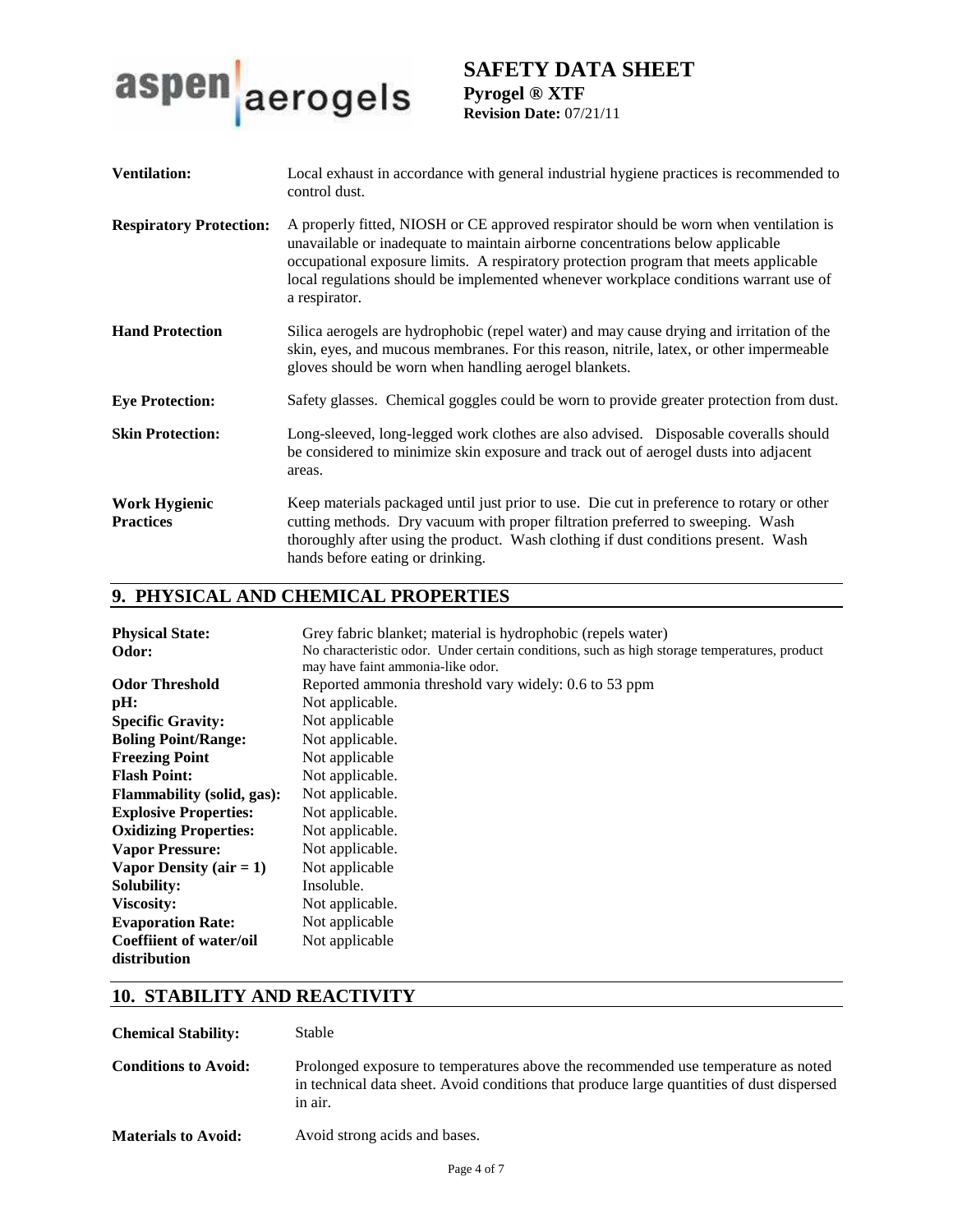

# **SAFETY DATA SHEET Pyrogel ® XTF**

**Revision Date:** 07/21/11

**Hazardous Decomposition Products**  Under recommended usage conditions, hazardous decomposition products are not expected. Hazardous decomposition products, including carbon monoxide and other productions of combustion, may occur as a result of oxidation, heating or reaction with another material.

# **11. TOXICOLOGICAL INFORMATION**

### **ACUTE TOXICITY**

Dust may cause mechanical irritation and dryness to eyes and skin.

#### **Synthetic Amorphous Silica**

| Oral LD50:              | $>5,000$ mg/kg                                                                                                                                                                    |
|-------------------------|-----------------------------------------------------------------------------------------------------------------------------------------------------------------------------------|
| <b>Inhalation LC50:</b> | $>2,000 \text{ mg/m}^3$                                                                                                                                                           |
| <b>Dermal LD50:</b>     | $>3,000$ mg/kg                                                                                                                                                                    |
| <b>Eve Irritation:</b>  | Synthetic amorphous silica and silicates are not irritating to skin and eyes under experimental                                                                                   |
|                         | conditions, but may produce dryness following prolonged and repeated exposure.                                                                                                    |
| <b>Skin Irritation:</b> | Synthetic amorphous silica and silicates are not irritating to skin and eyes under experimental<br>conditions, but may produce dryness following prolonged and repeated exposure. |

#### **Titanium Dioxide**

| Oral LD50:              | $>5,000$ mg/kg                              |
|-------------------------|---------------------------------------------|
| <b>Inhalation LC50:</b> | $>6,820$ mg/m <sup>3</sup> (ALC/4 hour rat) |
| <b>Dermal LD50:</b>     | $>10,000$ mg/kg (rabbit)                    |
| <b>Eye Irritation:</b>  | Slight irritation                           |
| <b>Skin Irritation:</b> | Slight irritation                           |

### **Aluminum Trihydrate**

| Oral LD50:              | $>5,000$ mg/kg (rat) |
|-------------------------|----------------------|
| <b>Eye Irritation:</b>  | Slightly irritating  |
| <b>Skin Irritation:</b> | Non-irritating       |

### **CHRONIC TOXICITY**

Some studies of long term amorphous silica dust exposures indicate a potential for decreased lung function. In surveyed studies, this effect is characterized as compounded by smoking. Additionally, surveyed studies characterize the decreased lung function effect as reversible on discontinuation of exposure. There is no available data for this product on skin sensitization, respiratory sensitization, reproductive toxicity, teratogencity, embryotoxicity, mutagenicity or synergisticity.

### **CARCINOGENICITY**

In February 2006, the International Agency for Research on Cancer (IARC) reclassified titanium dioxide (TiO<sub>2</sub>) to "possibly carcinogenic to humans" (Group 2B). In the initial Titanium Dioxide Monograph (1989), IARC had concluded that there was limited evidence of carcinogenicity in experimental animals and inadequate evidence of carcinogenicity of titanium dioxide in humans (Group 3).

The recent IARC classification for TiO2 was based on *inadequate evidence* in humans and *sufficient evidence* in experimental animals. IARC considers there to be *inadequate evidence of carcinogenicity* when the available studies are of "insufficient quality, consistency or statistical power to permit a conclusion" or "no data on cancer in humans are available". IARC considers there to be *sufficient evidence of carcinogenicity* in experimental animals when two or more independent studies in one species carried out at different times or in different laboratories or under different protocols" show evidence of carcinogenicity. The Group 2B for  $TiO<sub>2</sub>$  classification was based on three animal studies and four human studies. In the Titanium Dioxide Monograph (Vol. 93), IARC concluded that the human carcinogenic studies "do not suggest an association between occupational exposure as it occurred in recent decades in western Europe and North America and risk of cancer."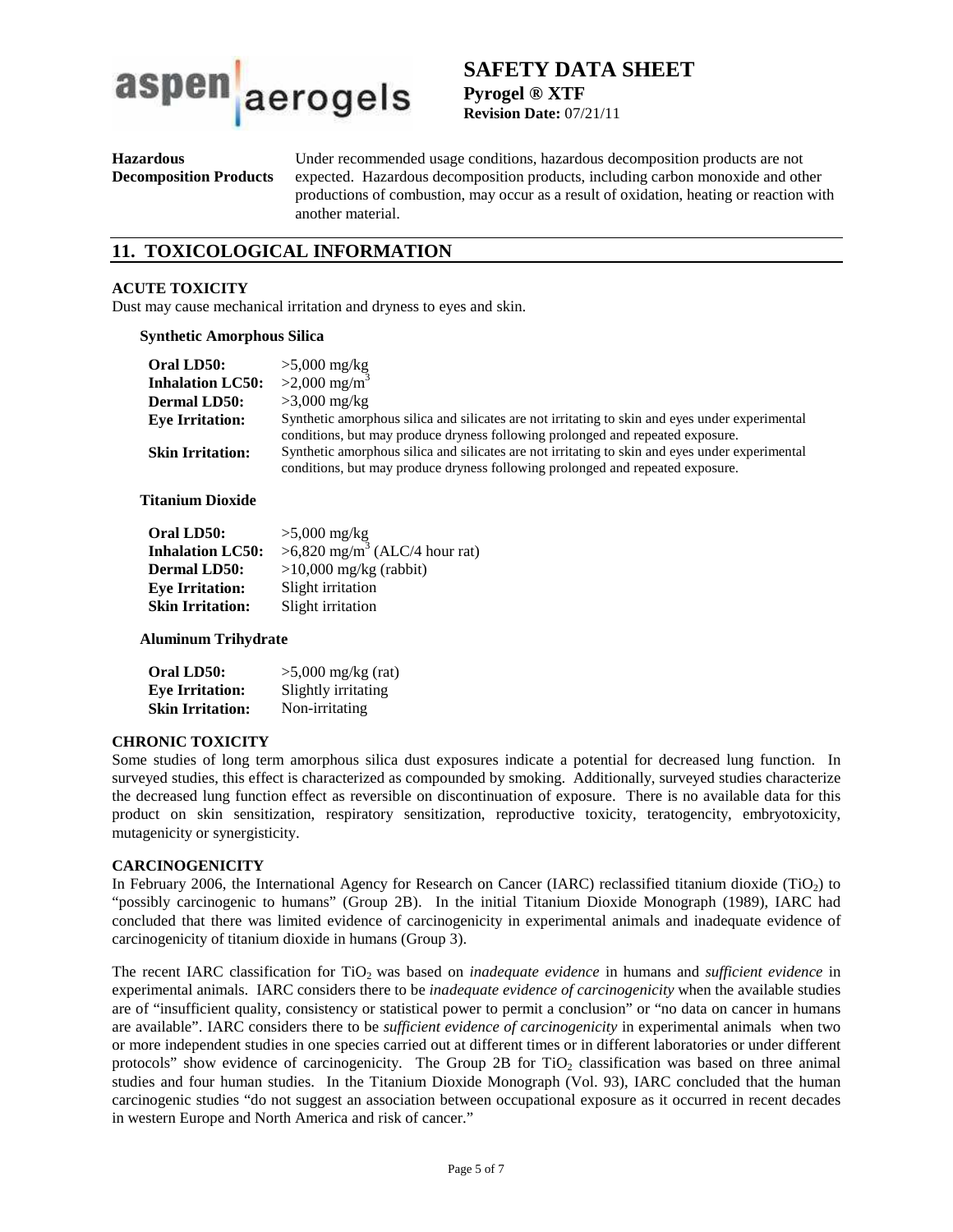

US OSHA currently does not regulate titanium dioxide as a carcinogen (ref: OSHA Letter of Interpretation to North American Refractories Co, 11/19/97). The US National Institute for Occupational Safety & Health (NIOSH) currently recommends that titanium dioxide be considered a potential occupational carcinogen. NIOSH based this recommendation on a chronic inhalation study of rats exposed to 250 mg/m<sup>3</sup> of fine titanium dioxide. NIOSH presently is reviewing the available toxicity data on titanium dioxide, as well as other relevant health data associated with particle surface area, with the intent of developing new workplace recommendations for titanium dioxide, including recommended exposure limits (RELs). NIOSH has indicated that the tumorigenic effects of titanium dioxide do not appear to be chemical-specific or a direct action of the chemical substance itself. Rather, these effects appear to be a function of particle size and surface area acting through a secondary genotoxic mechanism associated with persistent inflammation. Titanium dioxide is **NOT** included in California's List of Chemicals Known to the State to Cause Cancer or Reproductive Toxicity dated March 21, 2008. The American Conference of Governmental Industrial Hygienists (ACGIH) considers titanium dioxide to be not classifiable as a human carcinogen (A4).

According to the manufacturer, the fiberglass in this product is considered textile grade fibrous glass and it is not classified as a carcinogen by ACGIH, IARC, NTP or OSHA.

The International Agency for Research on Cancer (IARC) considers synthetic amorphous silica to be not classifiable as to its carcinogenicity to humans (Group 3).

**NOTE TO SECTION 11:** Toxicological information for synthetic amorphous silica is based on literature review.

# **12. ECOLOGICAL INFORMATION**

### **Aquatic Toxicity**

| <b>Synthetic Amorphous Silica</b>       | Fish: LC50 > 10,000 mg/L (Brachydanio rerio: 96 hour), Method OECD 203 |  |
|-----------------------------------------|------------------------------------------------------------------------|--|
|                                         | Daphnia magna: $EC50 > 10,000$ mg/l (24 hours), Method OECD 202        |  |
| <b>Titanium Dioxide</b>                 | Fish: $LC50 > 1,000$ mg/L (fathead minnow 96 hour)                     |  |
| <b>Aluminum Trihydrate</b>              | Fish: $LC50 > 10,000$ mg/L                                             |  |
| Mobility                                | None expected due to insoluble nature of product.                      |  |
| <b>Persistence and Biodegradability</b> | Not applicable for inorganic material.                                 |  |
| <b>Bioaccumulative Potential</b>        | None expected due to insoluble nature of product.                      |  |
| <b>Other Adverse Effects</b>            | None expected.                                                         |  |

**NOTE TO SECTION 12:** Ecological information is based on literature review for synthetic amorphous silica (CAS No. 7631-86-9). Information on aluminum trihydrate based on manufacturer's information.

### **13. DISPOSAL CONSIDERATIONS**

Dispose in an approved landfill in accordance with federal, state / provincial, and local regulation. Cover promptly to avoid blowing of dust. This product is not regulated as a hazardous waste under US RCRA regulations.

## **14. TRANSPORT INFORMATION**

| <b>Shipping Name:</b>         | Not regulated for transport |  |
|-------------------------------|-----------------------------|--|
| <b>Hazard Class</b>           | None                        |  |
| <b>UN Number</b>              | None                        |  |
| <b>Packing Group</b>          | None                        |  |
| <b>Required Label(s)</b>      | None                        |  |
| <b>Marine Pollutant</b>       | No                          |  |
| <b>Additional Information</b> | None                        |  |